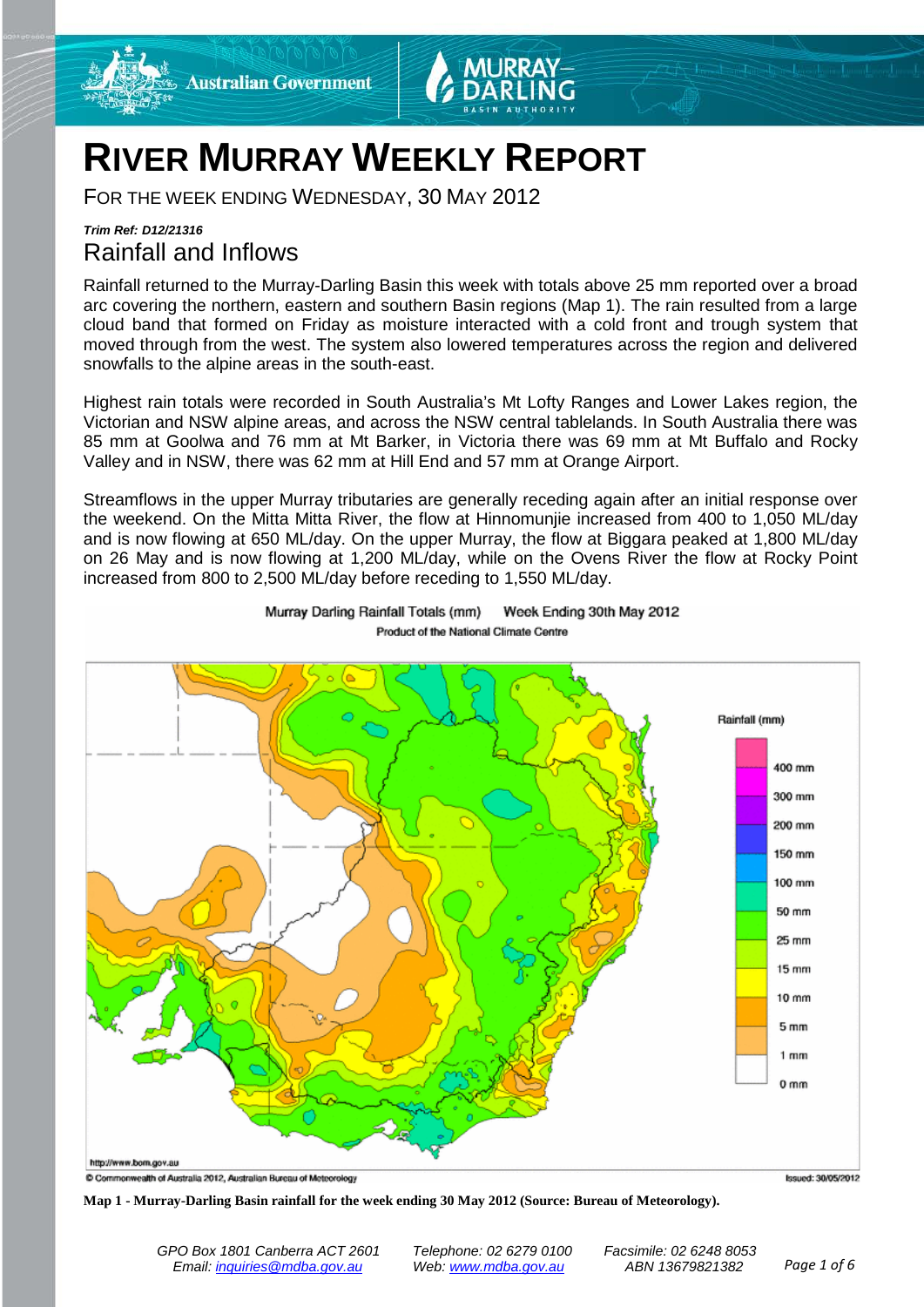## River Operations

MDBA active storage increased by 28 GL this week and is now 7,557 GL (88%). At Dartmouth Reservoir, the storage volume increased by 11 GL to 3,230 GL (84% capacity). The release remains at 200 ML/day. At Hume Reservoir, the storage increased by 53 GL to 2,713 GL (90% capacity). The release remains at the minimum value of 600 ML/day; while just downstream of the Kiewa River confluence, the flow at Doctors Point peaked at 2,800 ML/day on 27 May.

At Yarrawonga, the pool level in Lake Mulwala is currently 124.77 m AHD. The release at Yarrawonga Weir was increased due to higher inflows from the Kiewa and Ovens Rivers during the week and is currently 5,000 ML/day. The release is expected to be decreased during the week as inflows recede.

On the Edward-Wakool System, flow has been decreased to 200 ML/day through the Edward offtake and 80 ML/day through Gulpa offtake. This is helping to provide low flow conditions at Stevens Weir to facilitate maintenance works being undertaken at the structure. The flow at Stevens Weir fell away during the week and is currently 800 ML/day and should ease back to around 600 ML/day in the coming days. On the Billabong Creek, the long recession following flooding in March and April continues, with the flow at Darlot now down to 750 ML/day. Downstream at Moulamein, the Edward River has increased slightly due to extra flow arriving from the end of season drainage of irrigation channels. The flow here is currently 2,700 ML/day.

On the Goulburn River, the flow at McCoys decreased to around 1,300 ML/day during the week but has since started rising again following the rain. A peak in excess of 3,000 ML/day is expected later this week. At Torrumbarry Weir, the flow has decreased to 5,300 ML/day but is now expected to increase back over 6,000 ML/day as higher Goulburn River inflows arrive in the coming days.

On the Murrumbidgee River, the flow at Balranald decreased this week from 12,200 to 10,000 ML/day. At Euston, the Murray receded from 24,000 to 20,900 ML/day, with the recession expected to continue for several weeks to come.

On the Darling River, inflow to the Menindee Lakes has averaged just under 6,000 ML/day and the total storage volume decreased by 34 GL to 1,930 GL (111% capacity). Release from Menindee Lakes (measured at Weir 32) continues to be decreased and is now at 8,000 ML/day. A slow and steady rate of reduction in release will be maintained at Menindee to minimise the chance of bank slumping on the lower Darling following the recent prolonged period of high flows.

Downstream on the lower Darling River, the flow at Burtundy decreased from 19,200 to 17,800 ML/day and should continue to fall away in the weeks ahead. For further information on the flood operations at Menindee Lakes. please refer to the NSW Office of Water website operations at Menindee Lakes, please refer to the NSW Office of Water [\(www.water.nsw.gov.au\)](http://www.water.nsw.gov.au/) with details available at [http://www.water.nsw.gov.au/Water](http://www.water.nsw.gov.au/Water-management/Water-availability/Flood-management/)[management/Water-availability/Flood-management/.](http://www.water.nsw.gov.au/Water-management/Water-availability/Flood-management/)

At Wentworth, flood waters entering along the Darling River continue adding to the flow in the Murray downstream of the Murray-Darling confluence (Figure 1). The flow downstream of Wentworth Weir has now decreased to 42,800 ML/day with flows receding in both rivers.

At Lake Victoria, the storage volume was held relatively steady during the week with a net decrease of only 1 GL. The current storage volume is 358 GL (53%). The lake level will start to increase again over the coming week. The flow to South Australia has now decreased to 40,500 ML/day, and will continue receding during the week ahead.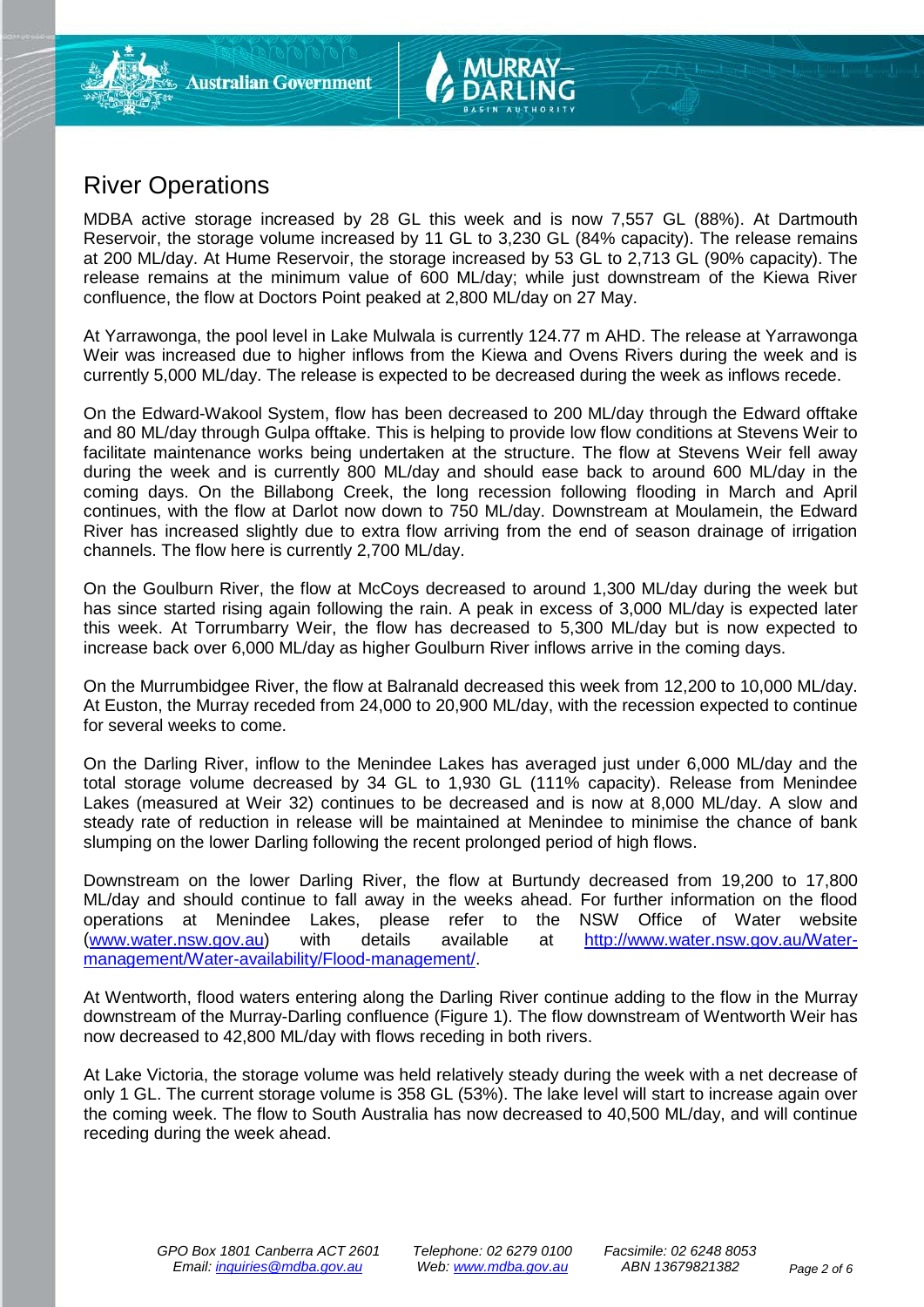

**Figure 1 - There is currently a well defined contrast between the colour of River Murray flows and water entering from the Darling River (left) at their confluence as high flows continue entering the Murray from the Darling system (May 2012). Photo: Vic Hughes, MDBA.**

Downstream at Lock 1, the flow has averaged around 52,000 ML/day during the week but this should fall away at a faster rate during the coming week. At the Lower Lakes, conditions were affected by heavy local rain and strong westerly winds. The winds further increased water levels on the northeastern side of both Lake Alexandrina and Lake Albert, where particularly high local levels of around 1 m AHD were recorded. The 5 day average level for Lake Alexandrina increased to 0.88 m AHD (13 cm above FSL) following the rain but has now decreased by 2 cm after wind and swell conditions abated enough to enable additional Barrage gates to be opened. The level should continue to decrease over the coming days.

#### **For media inquiries contact the Media Officer on 02 6279 0141**

DAVID DREVERMAN Executive Director, River Management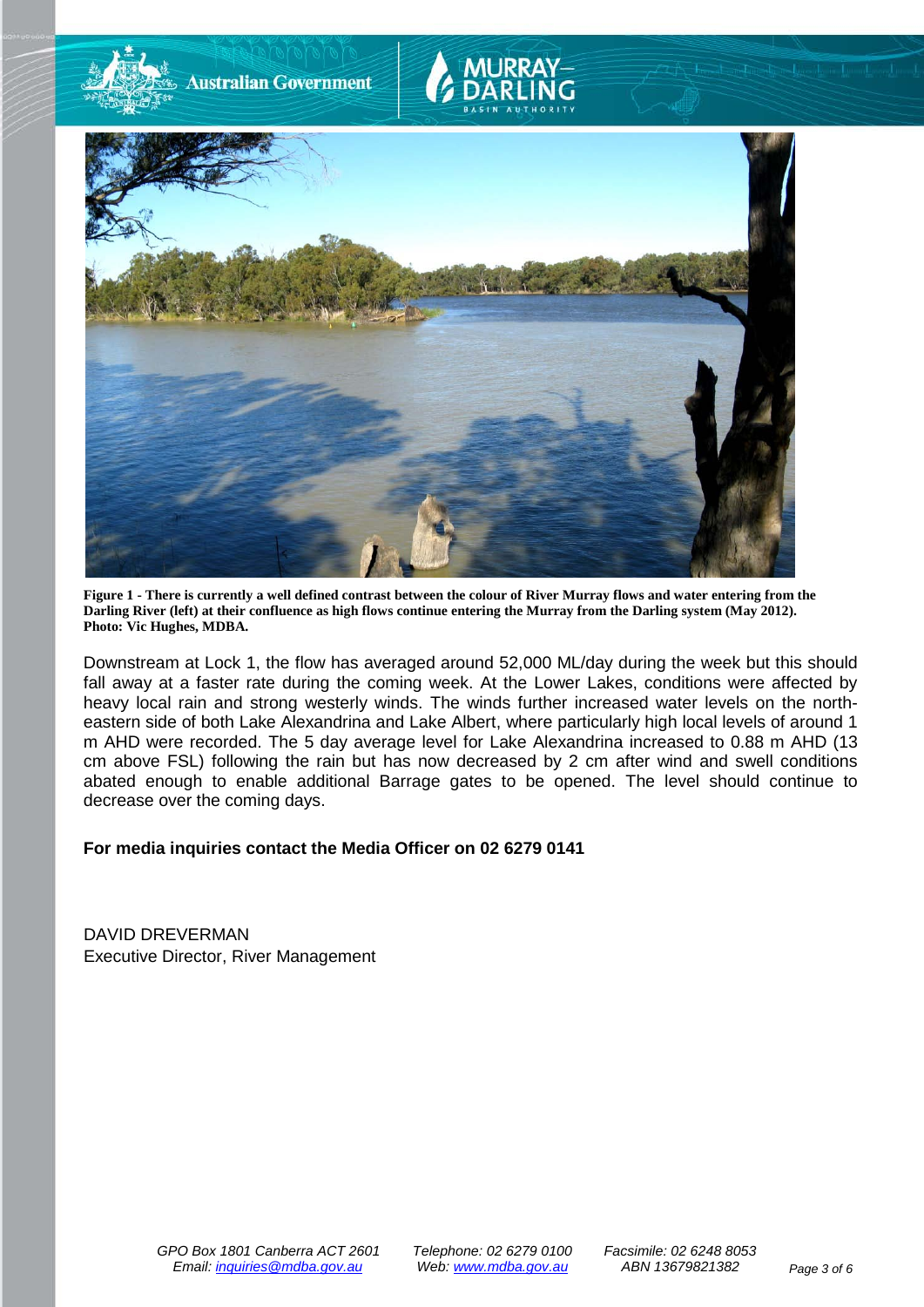



| <b>MDBA Storages</b>             | Full<br>Supply<br>Level | Full Supply<br>Volume | Current<br>Storage<br>Level | Current | Storage | Dead<br>Storage | Active<br>Storage | Change in<br>Total<br>Storage<br>for the<br>Week |
|----------------------------------|-------------------------|-----------------------|-----------------------------|---------|---------|-----------------|-------------------|--------------------------------------------------|
|                                  | $(m$ AHD)               | (GL)                  | $(m$ AHD)                   | (GL)    | $\%$    | (GL)            | (GL)              | (GL)                                             |
| Dartmouth Reservoir              | 486.00                  | 3856                  | 475.93                      | 3 2 3 0 | 84%     | 71              | 3 1 5 9           | $+11$                                            |
| Hume Reservoir                   | 192.00                  | 3 0 0 5               | 190.50                      | 2 7 1 3 | 90%     | 23              | 2690              | $+53$                                            |
| Lake Victoria                    | 27.00                   | 677                   | 24.14                       | 358     | 53%     | 100             | 258               | -1                                               |
| Menindee Lakes                   |                         | 1 7 3 1 *             |                             | 1 9 3 0 | 111%    | $(480 \# )$     | 1450              | $-34$                                            |
| <b>Total</b>                     |                         | 9 2 6 9               |                             | 8 2 3 1 | 89%     | $ -$            | 7557              | $+28$                                            |
| <b>Total Active MDBA Storage</b> |                         |                       |                             |         |         |                 | $88\%$ ^          |                                                  |

#### **Major State Storages**

| <b>Burriniuck Reservoir</b> | 026     | 955  | 93% |     | 952              | .42<br>- 3 |
|-----------------------------|---------|------|-----|-----|------------------|------------|
| <b>Blowering Reservoir</b>  | 631     | 535  | 94% | 24  | <b>511</b><br>ັບ | $+13$      |
| Eildon Reservoir            | 3 3 3 4 | 2814 | 84% | 100 | 714              | $+13$      |
|                             |         |      |     |     |                  |            |

\* Menindee surcharge capacity – 2050 GL \*\* All Data is rounded to nearest GL \*\*

# NSW takes control of Menindee Lakes when storage falls below 480 GL, and control reverts to MDBA when storage next reaches 640 GL ^ % of total active MDBA storage

#### **Snowy Mountains Scheme Snowy diversions for week ending 29 May 2012**

| <b>Storage</b>         | <b>Active Storage</b><br>(GL) | Weekly Change<br>(GL) | Diversion (GL)   | This Week | From 1 May<br>2012 |
|------------------------|-------------------------------|-----------------------|------------------|-----------|--------------------|
| Lake Eucumbene - Total | 2480                          | n/a                   | Snowy-Murray     |           | 58                 |
| Snowy-Murray Component | 883                           | n/a                   | Tooma-Tumut      | $+3$      | 14                 |
| <b>Target Storage</b>  | 290                           |                       | Net Diversion    |           | 44                 |
|                        |                               |                       | Murray 1 Release | $+15$     | 73                 |

#### **Major Diversions from Murray and Lower Darling (GL) \***

| <b>New South Wales</b>    | This Week | From 1 July<br>2011 | Victoria                        | This Week     | From 1<br><b>July 2011</b> |
|---------------------------|-----------|---------------------|---------------------------------|---------------|----------------------------|
| Murray Irrig. Ltd (Net)   | $-1.0$    | 1058                | Yarrawonga Main Channel (net)   | n/a           | 212                        |
| Wakool Sys Allowance      | 0.7       | 28                  | Torrumbarry System + Nyah (net) |               | 547                        |
| Western Murray Irrigation | 0.1       | 22                  | Sunraysia Pumped Districts      | 0.5           | 91                         |
| Licensed Pumps            | 1.6       | 190                 | Licensed pumps - GMW (Nyah+u/s) | $0.2^{\circ}$ | 56                         |
| Lower Darling             | 3.9       | 298                 | Licensed pumps - LMW            | 1.2           | 265                        |
| <b>TOTAL</b>              | 5.3       | 1596                | TOTAL                           | 1.9           | 1171                       |

\* Figures derived from estimates and monthly data. Please note that not all data may have been available at the time of creating this report. \*\* All data above is rounded to nearest 100 ML for weekly data and nearest GL for cumulative data\*\*

#### **Flow to South Australia (GL)**

| Flow to South Australia (GL)                           | Entitlement this month | $93.0*$ | (42 100 ML/day) |
|--------------------------------------------------------|------------------------|---------|-----------------|
| * Flow to SA will be greater than entitlement for this | Flow this week         | 294.7   |                 |
| month due to Unregulated Flows and Additional          | Flow so far this month | 1.482.9 |                 |
| Dilution Flow.                                         | Flow last month        | 1.752.1 |                 |
| 0.11100                                                |                        |         |                 |

#### **Salinity (EC) (microSiemens/cm at 25o C)**

|                         | Current | Average over the last week | Average since 1 August 2011 |
|-------------------------|---------|----------------------------|-----------------------------|
| Swan Hill               | 130     | 130                        | 130                         |
| Euston                  | 150     | 150                        | 140                         |
| <b>Red Cliffs</b>       | 160     | 160                        | 160                         |
| Merbein                 | 120     | 130                        | 140                         |
| Burtundy (Darling)      | 310     | 320                        | 350                         |
| Lock 9                  | 210     | 220                        | 190                         |
| Lake Victoria           | 270     | 260                        | 220                         |
| Berri                   | 290     | 280                        | 250                         |
| Waikerie                |         |                            |                             |
| Morgan                  | 300     | 280                        | 280                         |
| Mannum                  | 280     | 260                        | 290                         |
| Murray Bridge           | 350     | 340                        | 360                         |
| Milang (Lake Alex.)     | 520     | 520                        | 560                         |
| Poltalloch (Lake Alex.) | 300     | 290                        | 350                         |
| Meningie (Lake Alb.)    | 4 4 0 0 | 4 4 3 0                    | 4910                        |
| Goolwa Barrages         | 350     | 580                        | 1 400                       |

*GPO Box 1801 Canberra ACT 2601 Telephone: 02 6279 0100 Facsimile: 02 6248 8053 Email: [inquiries@mdba.gov.au](mailto:inquiries@mdba.gov.au) Web: [www.mdba.gov.au](http://www.mdba.gov.au/) ABN 13679821382 Page 4 of 6*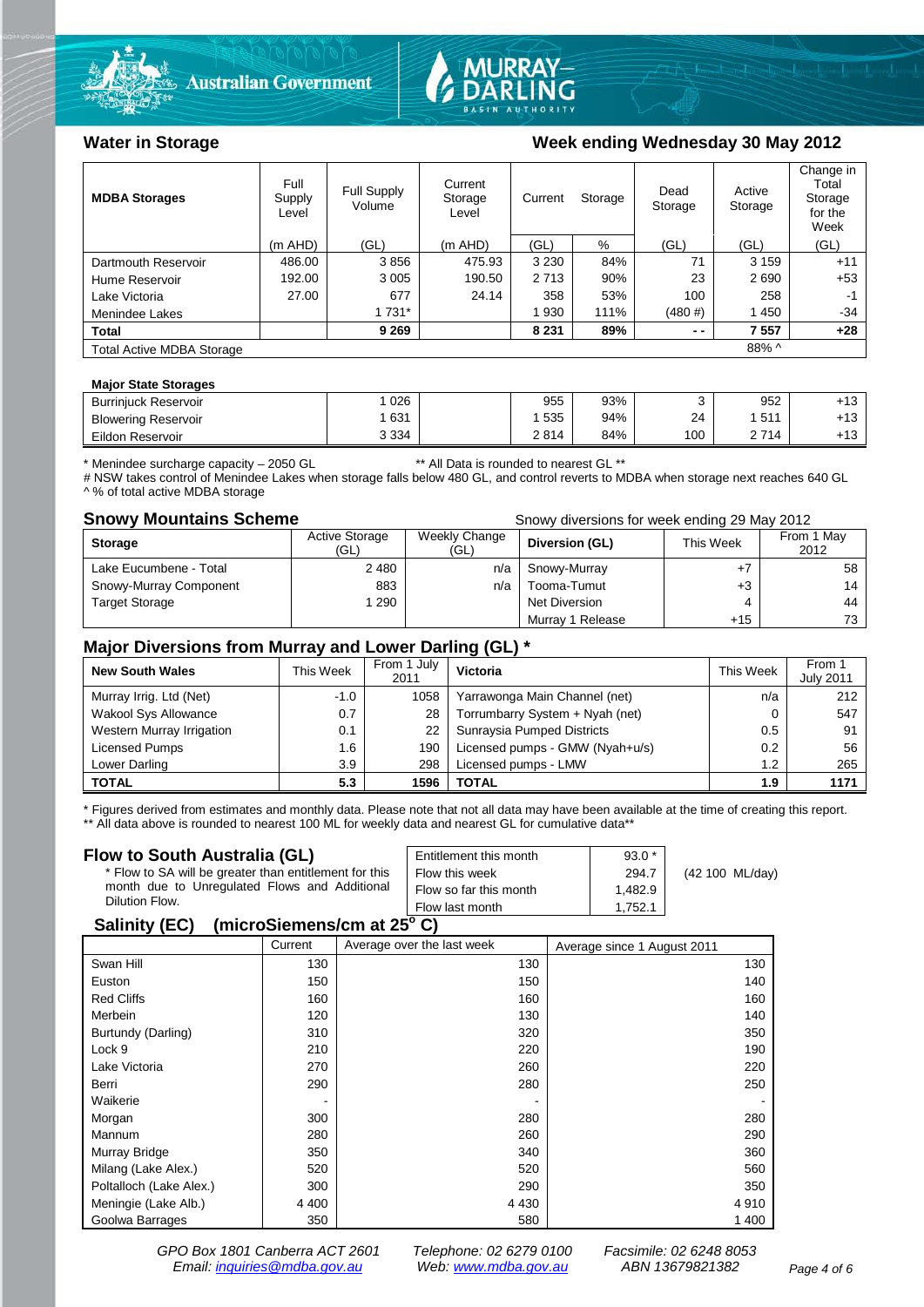

#### River Levels and Flows **Week ending Wednesday 30 May 2012**

|                                | Minor Flood<br>Stage     | Gauge                    | Height         | Flow     | Trend        | Average Flow<br>this Week | Average<br>Flow last<br>Week |
|--------------------------------|--------------------------|--------------------------|----------------|----------|--------------|---------------------------|------------------------------|
| <b>River Murray</b>            | (m)                      | local(m)                 | (m AHD)        | (ML/day) |              | (ML/day)                  | (ML/day)                     |
| Khancoban                      | $\blacksquare$           | $\overline{\phantom{a}}$ |                | 4750     | F            | 3 1 3 0                   | 1 740                        |
| Jingellic                      | 4.0                      | 1.99                     | 208.51         | 7 0 0 0  | F            | 5 6 5 0                   | 3510                         |
| Tallandoon (Mitta Mitta River) | 4.2                      | 1.53                     | 218.42         | 720      | F            | 820                       | 610                          |
| Heywoods                       | 5.5                      | 1.30                     | 154.93         | 600      | S            | 600                       | 680                          |
| <b>Doctors Point</b>           | 5.5                      | 1.63                     | 150.10         | 1 960    | R            | 2 0 9 0                   | 1 5 6 0                      |
| Albury                         | 4.3                      | 0.75                     | 148.19         |          |              |                           |                              |
| Corowa                         | 3.8                      | 0.87                     | 126.89         | 2730     | F            | 2 4 3 0                   | 2 7 9 0                      |
| Yarrawonga Weir (d/s)          | 6.4                      | 0.97                     | 116.01         | 5 0 5 0  | R            | 3 9 7 0                   | 3740                         |
| Tocumwal                       | 6.4                      | 1.46                     | 105.30         | 4700     | $\mathsf{R}$ | 4 1 9 0                   | 4 4 4 0                      |
| Torrumbarry Weir (d/s)         | 7.3                      | 1.74                     | 80.29          | 5 1 9 0  | F            | 5700                      | 7 7 4 0                      |
| Swan Hill                      | 4.5                      | 1.25                     | 64.17          | 5840     | F            | 6 3 3 0                   | 7680                         |
| Wakool Junction                | 8.8                      | 3.92                     | 53.04          | 11 660   | F            | 12 580                    | 14 2 30                      |
| Euston Weir (d/s)              | 8.8                      | 3.28                     | 45.12          | 20 9 20  | F            | 22 180                    | 25 5 20                      |
| Mildura Weir (d/s)             |                          |                          | 31.95          | 22790    | F            | 24 010                    | 26 970                       |
| Wentworth Weir (d/s)           | 7.3                      | 5.28                     | 30.04          | 42 800   | F            | 44 630                    | 48 760                       |
| <b>Rufus Junction</b>          |                          | 6.57                     | 23.50          | 40 620   | F            | 42 100                    | 45 2 20                      |
| Blanchetown (Lock 1 d/s)       | $\overline{\phantom{a}}$ | 3.17                     |                | 49 900   | F            | 51 670                    | 53 610                       |
|                                |                          |                          |                |          |              |                           |                              |
| <b>Tributaries</b>             |                          |                          |                |          |              |                           |                              |
| Kiewa at Bandiana              | 2.7                      | 1.57                     | 154.80         | 1 3 9 0  | F            | 1 5 3 0                   | 950                          |
| Ovens at Wangaratta            | 11.9                     | 8.63                     | 146.31         | 2 2 5 0  | F            | 2 0 6 0                   | 1 2 7 0                      |
| Goulburn at McCoys Bridge      | 9.0                      | 1.98                     | 93.40          | 1800     | R            | 1 5 3 0                   | 2 7 3 0                      |
| Edward at Stevens Weir (d/s)   | $\overline{a}$           | 1.03                     | 80.81          | 790      | F            | 1 1 7 0                   | 2 0 2 0                      |
| <b>Edward at Liewah</b>        | $\blacksquare$           | 3.12                     | 58.50          | 2740     | R            | 2 5 4 0                   | 2 4 4 0                      |
| Wakool at Stoney Crossing      |                          | 1.66                     | 55.16          | 930      | S            | 890                       | 930                          |
| Murrumbidgee at Balranald      | 5.0                      | 5.59                     | 61.55          | 10 090   | F            | 10 900                    | 13 460                       |
| Barwon at Mungindi             | ۰                        | 3.22                     |                | 80       | S            | 90                        | 150                          |
| Darling at Bourke              | $\blacksquare$           | 4.43                     | $\blacksquare$ | 2580     | S            | 2610                      | 2700                         |
| Darling at Burtundy Rocks      | ٠                        | 7.00                     |                | 17760    | F            | 18 560                    | 19 3 20                      |
|                                |                          |                          |                |          |              |                           |                              |

Natural Inflow to Hume 5 040

(i.e. Pre Dartmouth & Snowy Mountains scheme)

**Weirs and Locks** Pool levels above or below Full Supply Level (FSL)

| <b>Murray</b>      | FSL (m AHD) | u/s     | d/s     |                       | FSL (m AHD) | u/s     | d/s     |
|--------------------|-------------|---------|---------|-----------------------|-------------|---------|---------|
| Yarrawonga         | 124.90      | $-0.13$ |         | No. 7 Rufus River     | 22.10       | $+1.49$ | $+4.28$ |
| No. 26 Torrumbarry | 86.05       | $+0.01$ |         | No. 6 Murtho          | 19.25       | $-0.03$ | $+2.46$ |
| No. 15 Euston      | 47.60       | $-0.04$ |         | No. 5 Renmark         | 16.30       | $+0.00$ | $+2.22$ |
| No. 11 Mildura     | 34.40       | $+0.02$ | $+1.15$ | No. 4 Bookpurnong     | 13.20       | $+0.20$ | $+3.43$ |
| No. 10 Wentworth   | 30.80       | $+0.04$ | $+2.64$ | No. 3 Overland Corner | 9.80        | $+0.05$ | $+3.06$ |
| No. 9 Kulnine      | 27.40       | $+0.29$ | $+1.76$ | No. 2 Waikerie        | 6.10        | $+0.57$ | $+3.27$ |
| No. 8 Wangumma     | 24.60       | $+0.42$ | $+2.61$ | No. 1 Blanchetown     | 3.20        | $+0.19$ | $+2.42$ |

#### **Lower Lakes FSL = 0.75 m AHD**

Lake Alexandrina average level for the past 5 days (m AHD) 0.86

| <b>Barrages</b>       | <b>Fishways at Barrages</b> |               |          |           |                      |
|-----------------------|-----------------------------|---------------|----------|-----------|----------------------|
|                       | Openings                    | Level (m AHD) | No. Open | Rock Ramp | <b>Vertical Slot</b> |
| Goolwa                | 128 openings                | 0.67          | 100      | -         | Open                 |
| Mundoo                | 26 openings                 | 0.73          | 6        | -         |                      |
| <b>Boundary Creek</b> | 6 openings                  |               |          | -         |                      |
| Ewe Island            | 111 gates                   |               | 105      | -         |                      |
| Tauwitchere           | 322 gates                   | 0.80          | 165      | Open      | Open                 |

AHD = Level relative to Australian Height Datum, i.e. height above sea level